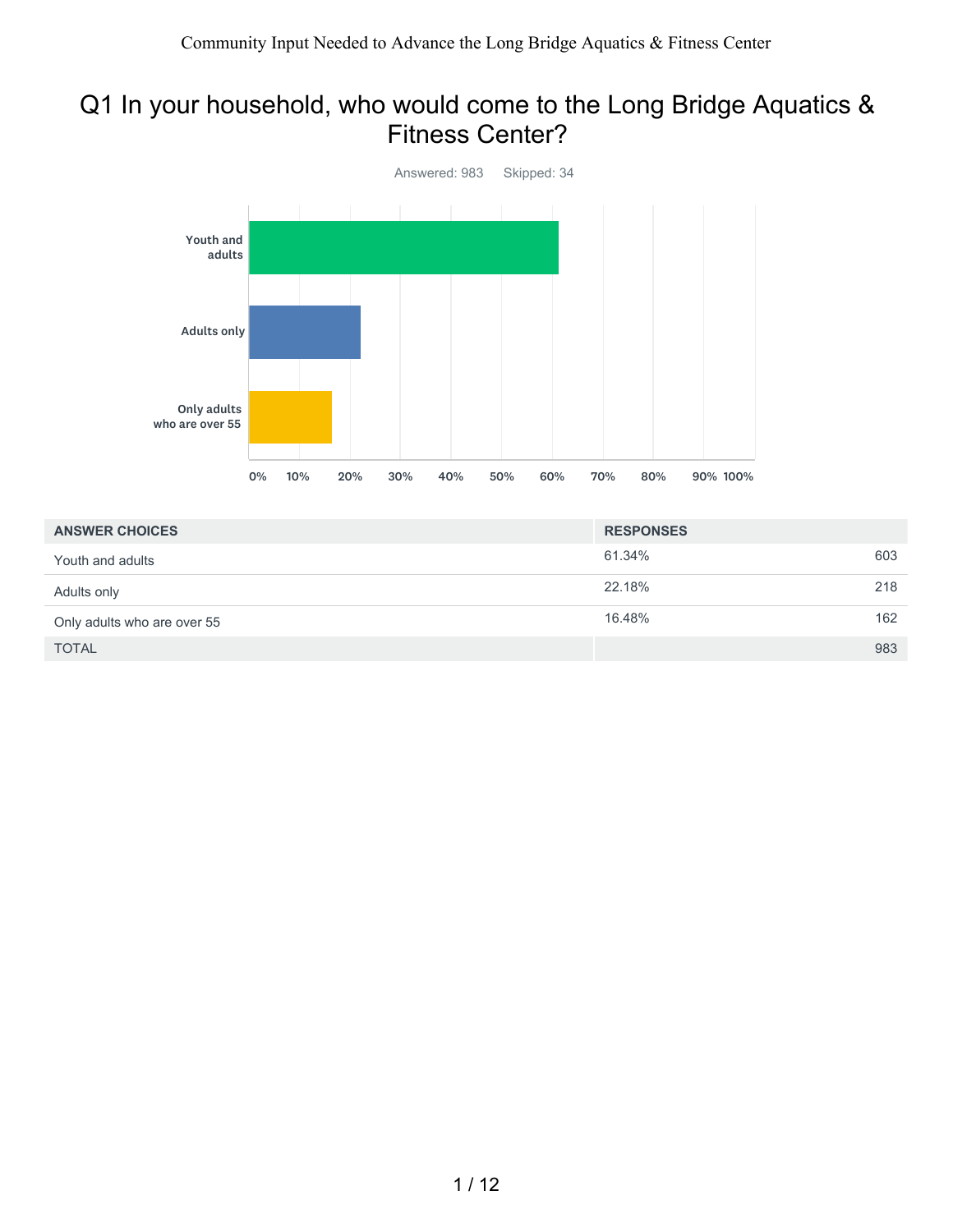# Q2 What days of the week are members of your household most likely to attend. Check all that apply.



| <b>ANSWER CHOICES</b>  | <b>RESPONSES</b> |     |
|------------------------|------------------|-----|
| Sunday                 | 73.67%           | 705 |
| Monday                 | 54.34%           | 520 |
| Tuesday                | 56.22%           | 538 |
| Wednesday              | 57.47%           | 550 |
| Thursday               | 57.16%           | 547 |
| Friday                 | 56.32%           | 539 |
| Saturday               | 81.82%           | 783 |
| Total Respondents: 957 |                  |     |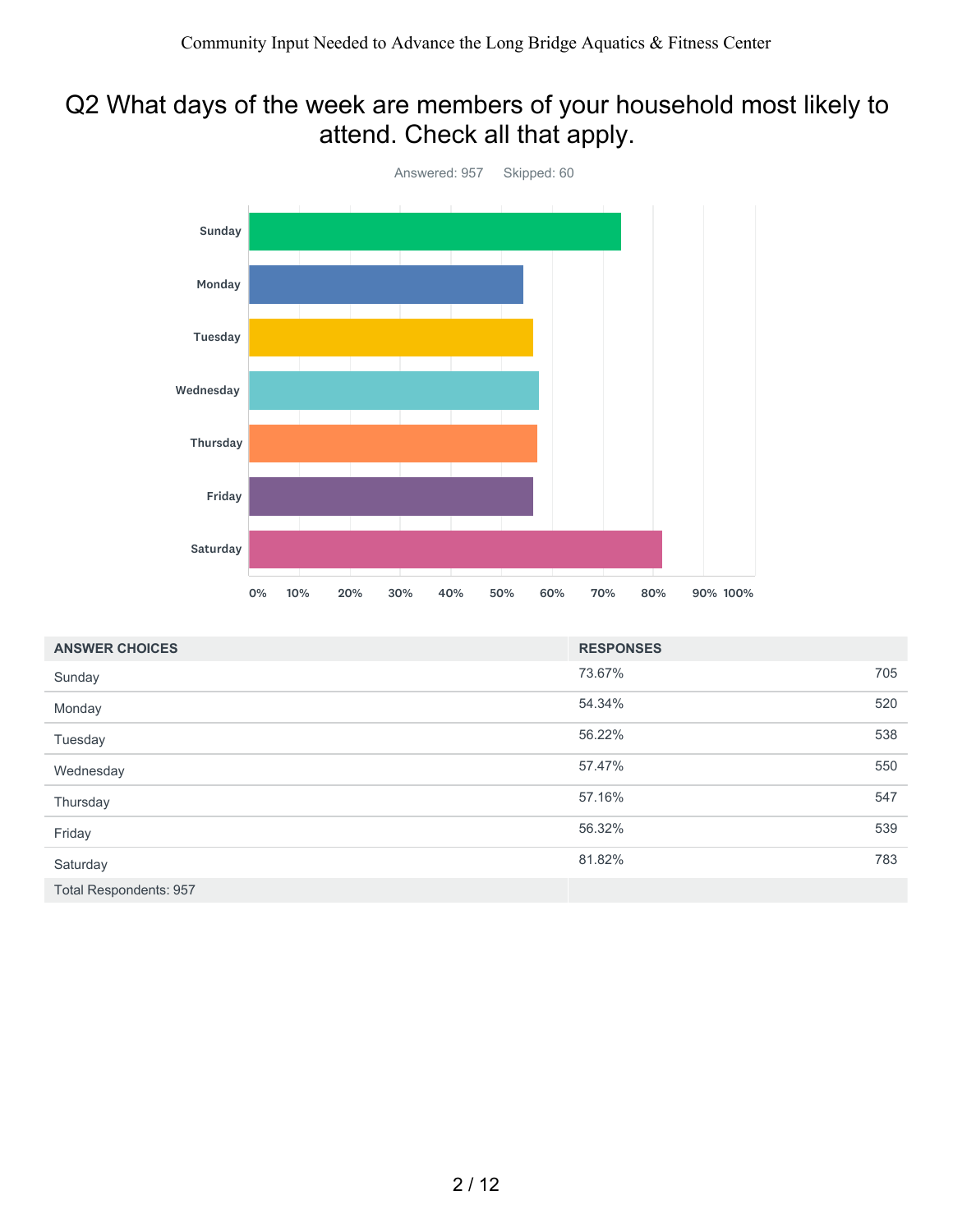## Q3 What times of day are members of your household most likely to attend. Check all that apply.



| <b>ANSWER CHOICES</b>             | <b>RESPONSES</b> |     |
|-----------------------------------|------------------|-----|
| Weekday mornings 5-11 a.m.        | 29.57%           | 283 |
| Weekday mid-day 11 a.m. - 1 p.m.  | 18.81%           | 180 |
| Weekday afternoons 1-5 p.m.       | 26.12%           | 250 |
| Weekday evenings 5-10 p.m.        | 52.66%           | 504 |
| Saturday morning 8 a.m. - 10 a.m. | 47.75%           | 457 |
| Saturday mid-day 10 a.m. - 5 p.m. | 63.85%           | 611 |
| Saturday evenings 5-8 p.m.        | 28.42%           | 272 |
| Sunday 10 a.m. - 1 p.m.           | 48.38%           | 463 |
| Sunday afternoon 1-5 p.m.         | 54.96%           | 526 |
| Sunday evenings 5-7 p.m.          | 29.15%           | 279 |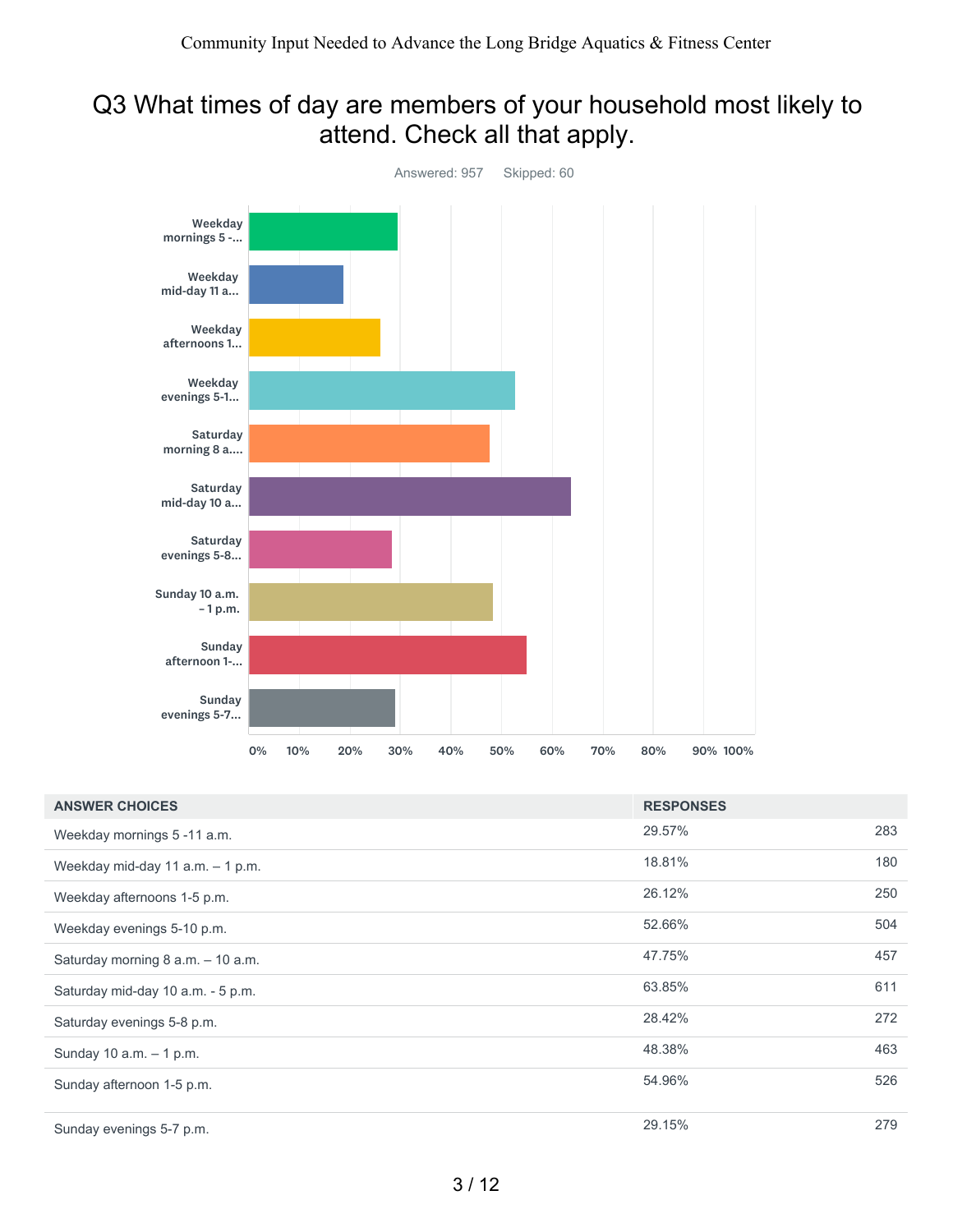Total Respondents: 957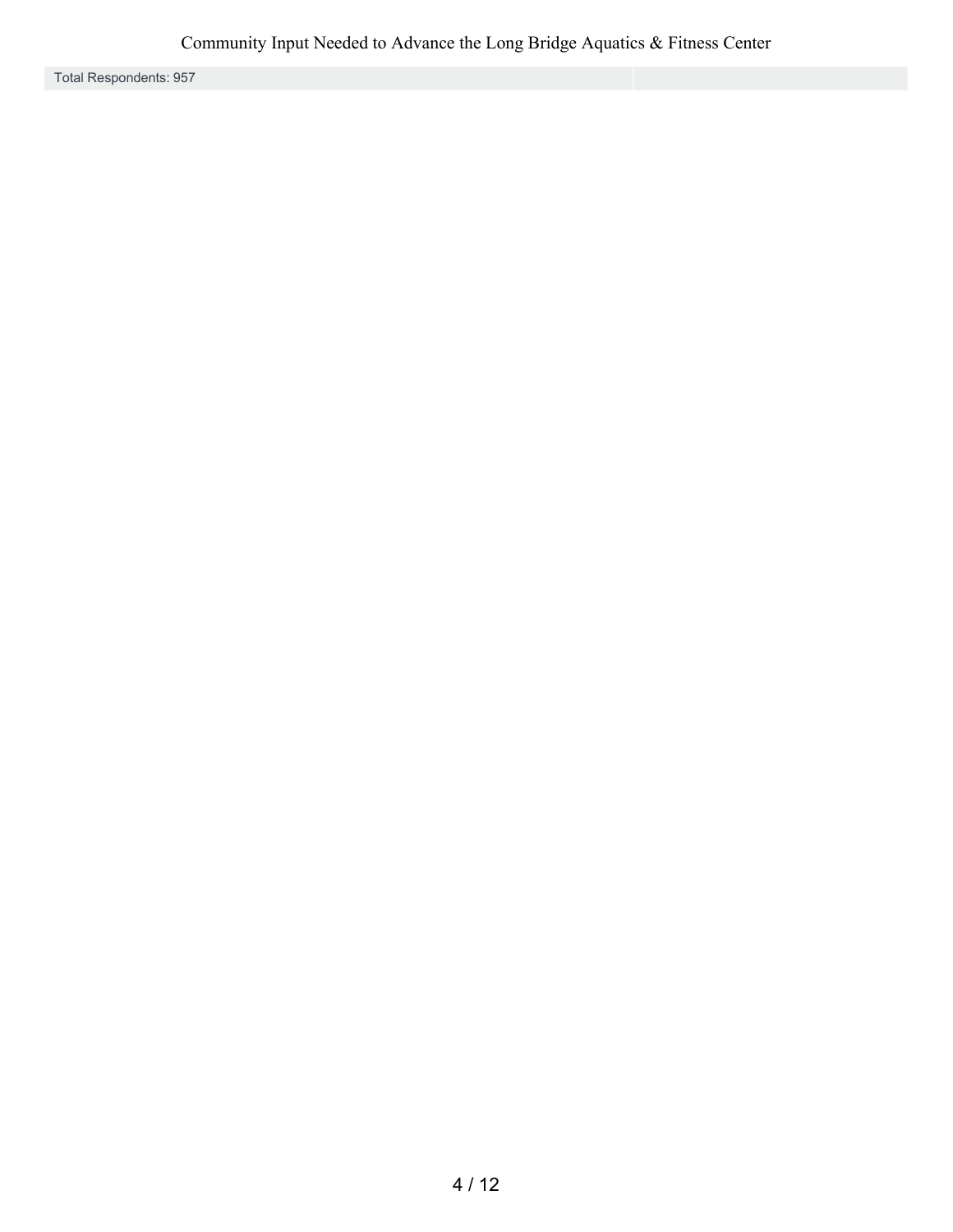Q4 We will have a variety of ways you can access the center, from daily punch passes to annual memberships. Please rank below what you would be most interested in with (1) being what you are most likely to sign up for and (4) being something you are least likely to sign up for.



|                            |               | $\overline{2}$ | 3             | 4             | <b>TOTAL</b> | <b>SCORE</b> |
|----------------------------|---------------|----------------|---------------|---------------|--------------|--------------|
| Punch pass (pay per visit) | 51.68%<br>461 | 15.58%<br>139  | 11.43%<br>102 | 21.30%<br>190 | 892          | 2.98         |
| Monthly membership         | 14.78%<br>128 | 38.80%<br>336  | 26.33%<br>228 | 20.09%<br>174 | 866          | 2.48         |
| Six-month membership       | 7.89%<br>67   | 29.21%<br>248  | 44.76%<br>380 | 18.14%<br>154 | 849          | 2.27         |
| Annual membership          | 29.39%<br>261 | 16.89%<br>150  | 15.32%<br>136 | 38.40%<br>341 | 888          | 2.37         |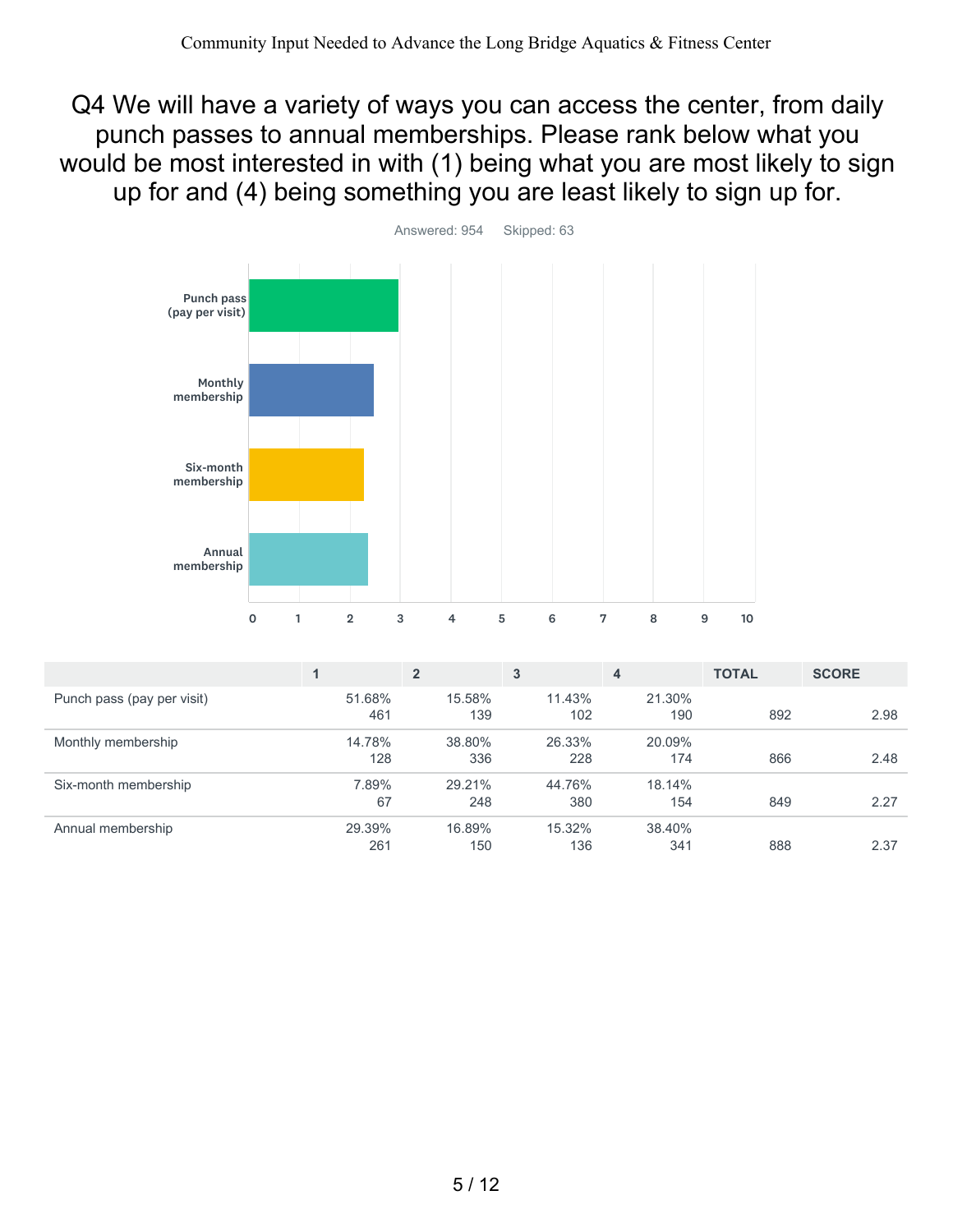## Q5 Please rank the fitness center amenities, with (1) being what you are most interested in doing and (4) being what you are least interested in.



|                 |               | $\overline{2}$ | 3             | $\overline{\mathbf{4}}$ | <b>TOTAL</b> | <b>SCORE</b> |
|-----------------|---------------|----------------|---------------|-------------------------|--------------|--------------|
| Cardio machines | 30.65%<br>263 | 36.25%<br>311  | 19.93%<br>171 | 13.17%<br>113           | 858          | 2.84         |
| Free weights    | 15.87%<br>133 | 17.54%<br>147  | 25.30%<br>212 | 41.29%<br>346           | 838          | 2.08         |
| Weight machines | 11.34%<br>95  | 28.52%<br>239  | 39.74%<br>333 | 20.41%<br>171           | 838          | 2.31         |
| Fitness classes | 45.66%<br>389 | 16.67%<br>142  | 13.15%<br>112 | 24.53%<br>209           | 852          | 2.83         |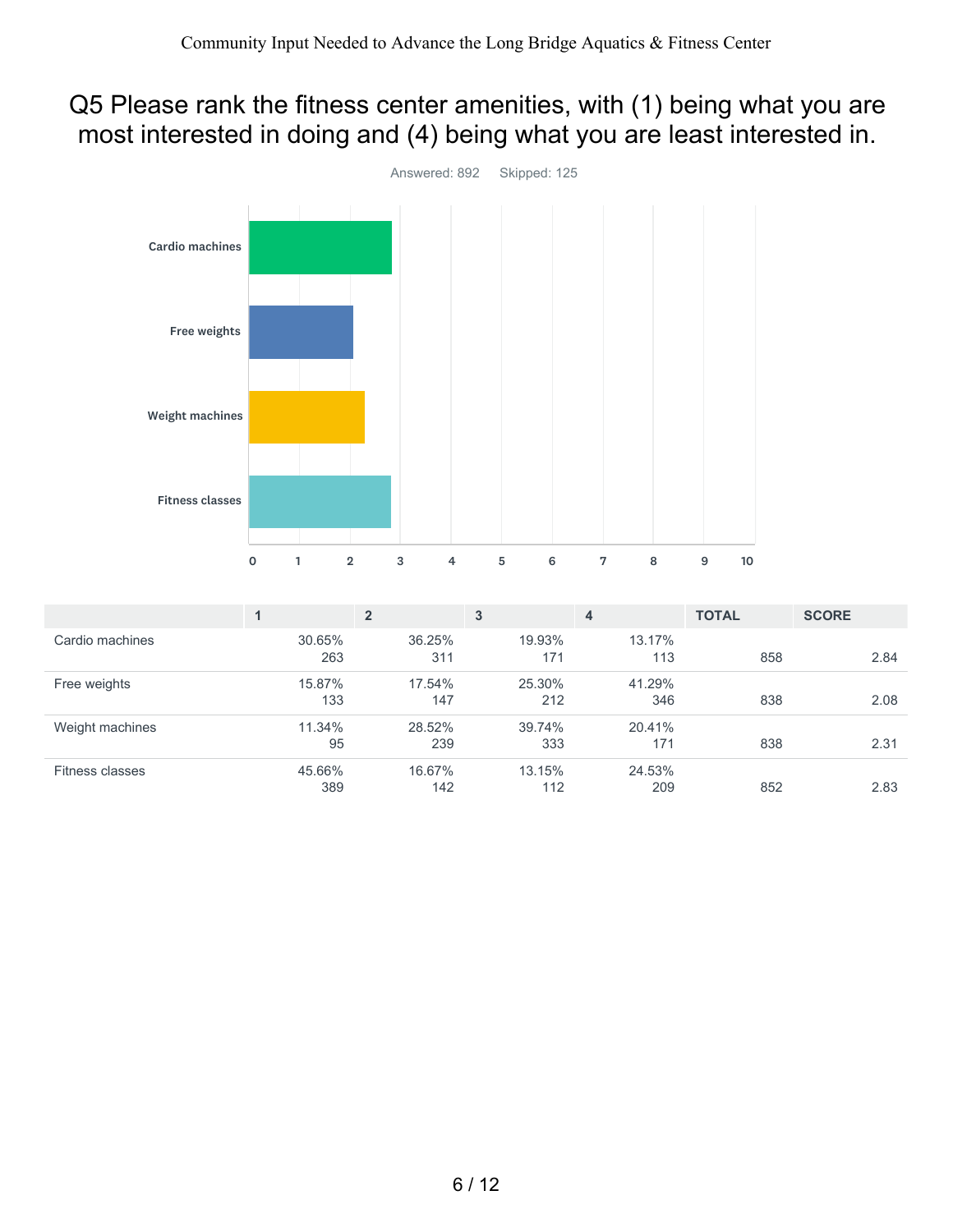### Q6 Please check the box for the various aquatics and land fitness and wellness classes that you are interested in signing up for. Check all you are interested in.



| <b>ANSWER CHOICES</b> | <b>RESPONSES</b> |     |
|-----------------------|------------------|-----|
| Bootcamp              | 21.14%           | 197 |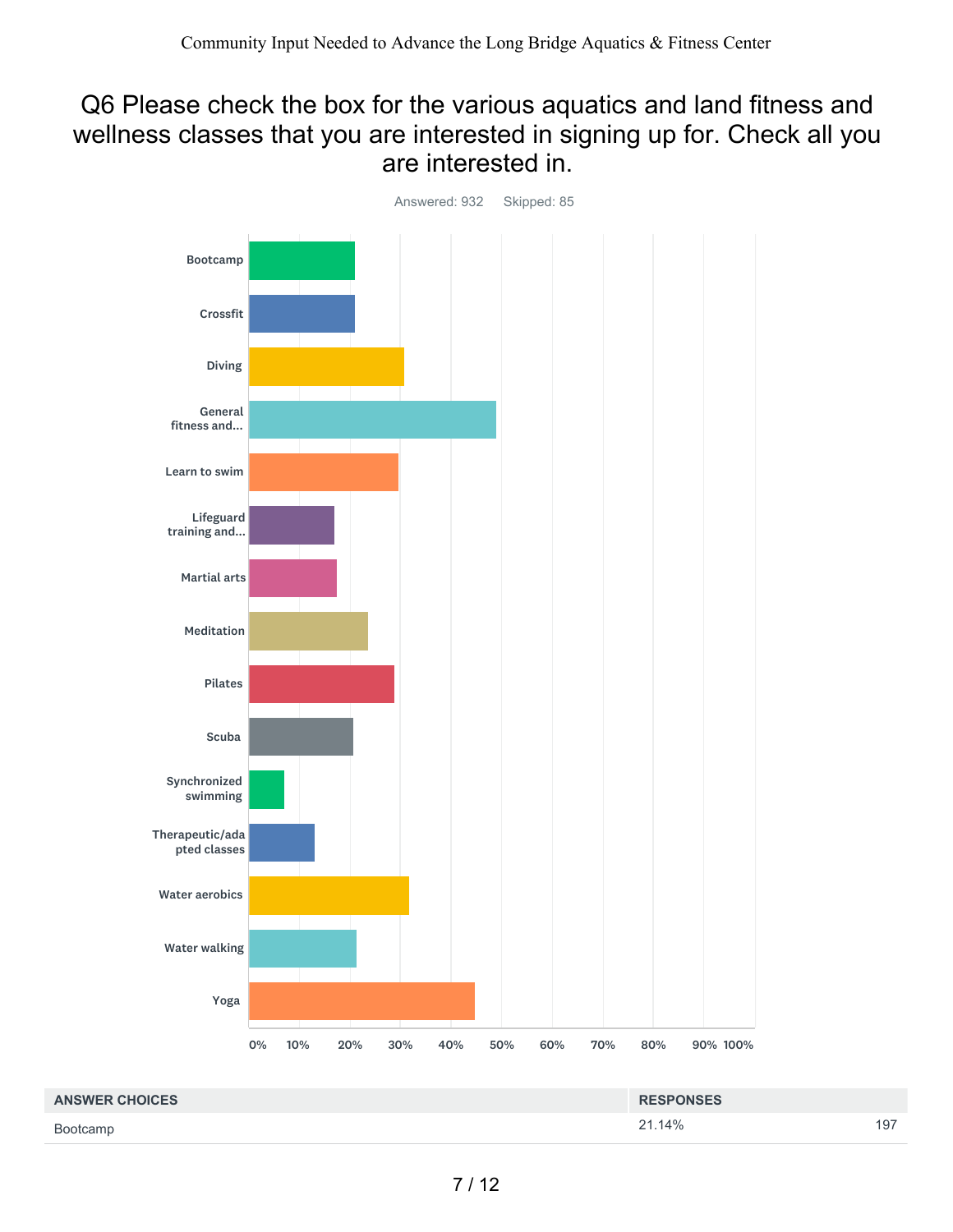#### Community Input Needed to Advance the Long Bridge Aquatics & Fitness Center

| Crossfit                             | 21.03% | 196 |
|--------------------------------------|--------|-----|
| Diving                               | 30.79% | 287 |
| General fitness and movement         | 48.93% | 456 |
| Learn to swim                        | 29.61% | 276 |
| Lifeguard training and certification | 16.85% | 157 |
| Martial arts                         | 17.49% | 163 |
| Meditation                           | 23.61% | 220 |
| Pilates                              | 28.86% | 269 |
| Scuba                                | 20.82% | 194 |
| Synchronized swimming                | 7.08%  | 66  |
| Therapeutic/adapted classes          | 13.20% | 123 |
| Water aerobics                       | 31.87% | 297 |
| Water walking                        | 21.24% | 198 |
| Yoga                                 | 44.85% | 418 |
| <b>Total Respondents: 932</b>        |        |     |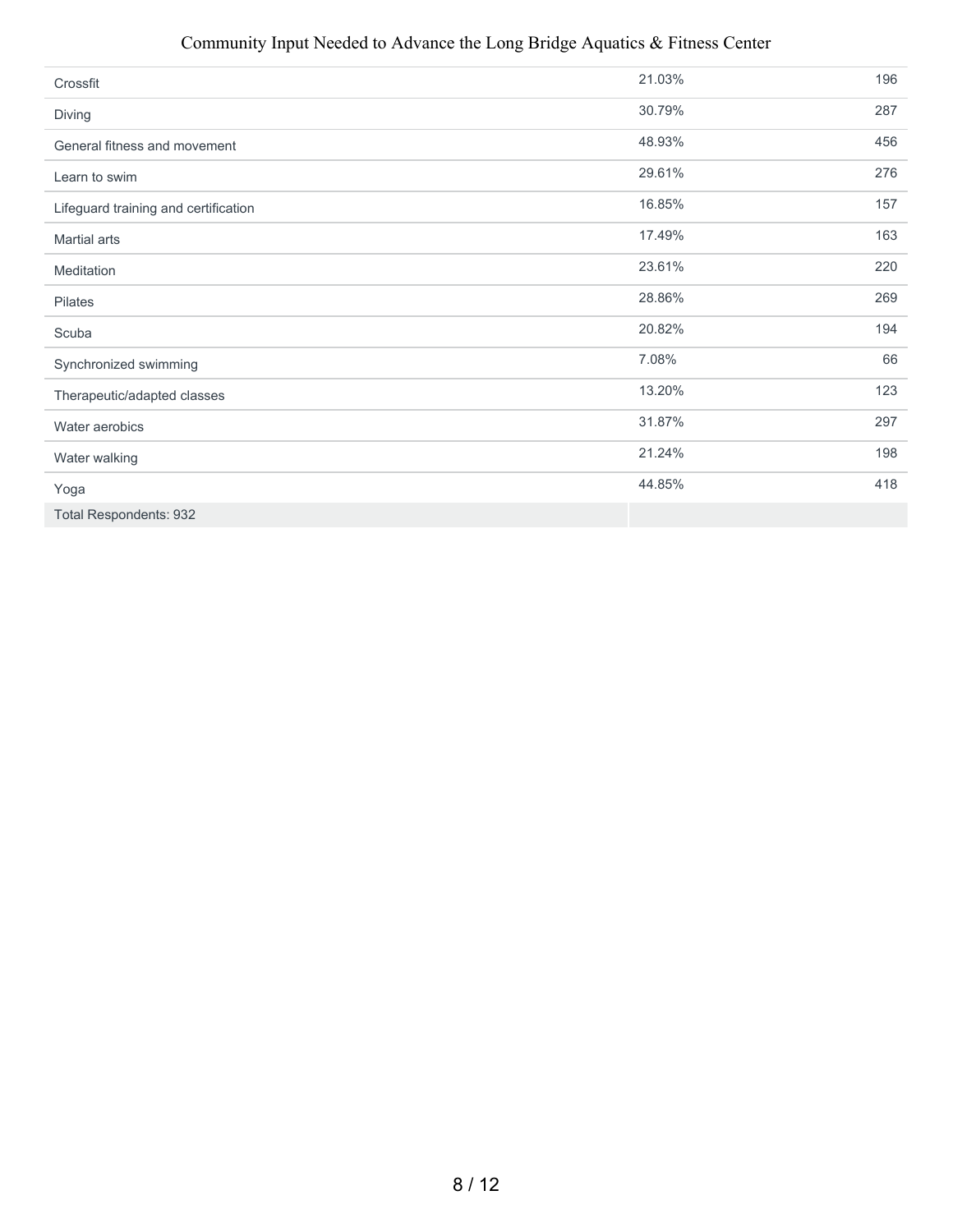# Q7 What will you enjoy doing in the 50-meter pool. Please check all that apply.



| <b>ANSWER CHOICES</b>         | <b>RESPONSES</b> |     |
|-------------------------------|------------------|-----|
| 50 meter swimming             | 59.23%           | 507 |
| 25 yard swimming              | 50.70%           | 434 |
| Diving                        | 34.23%           | 293 |
| Water Polo                    | 10.63%           | 91  |
| <b>Total Respondents: 856</b> |                  |     |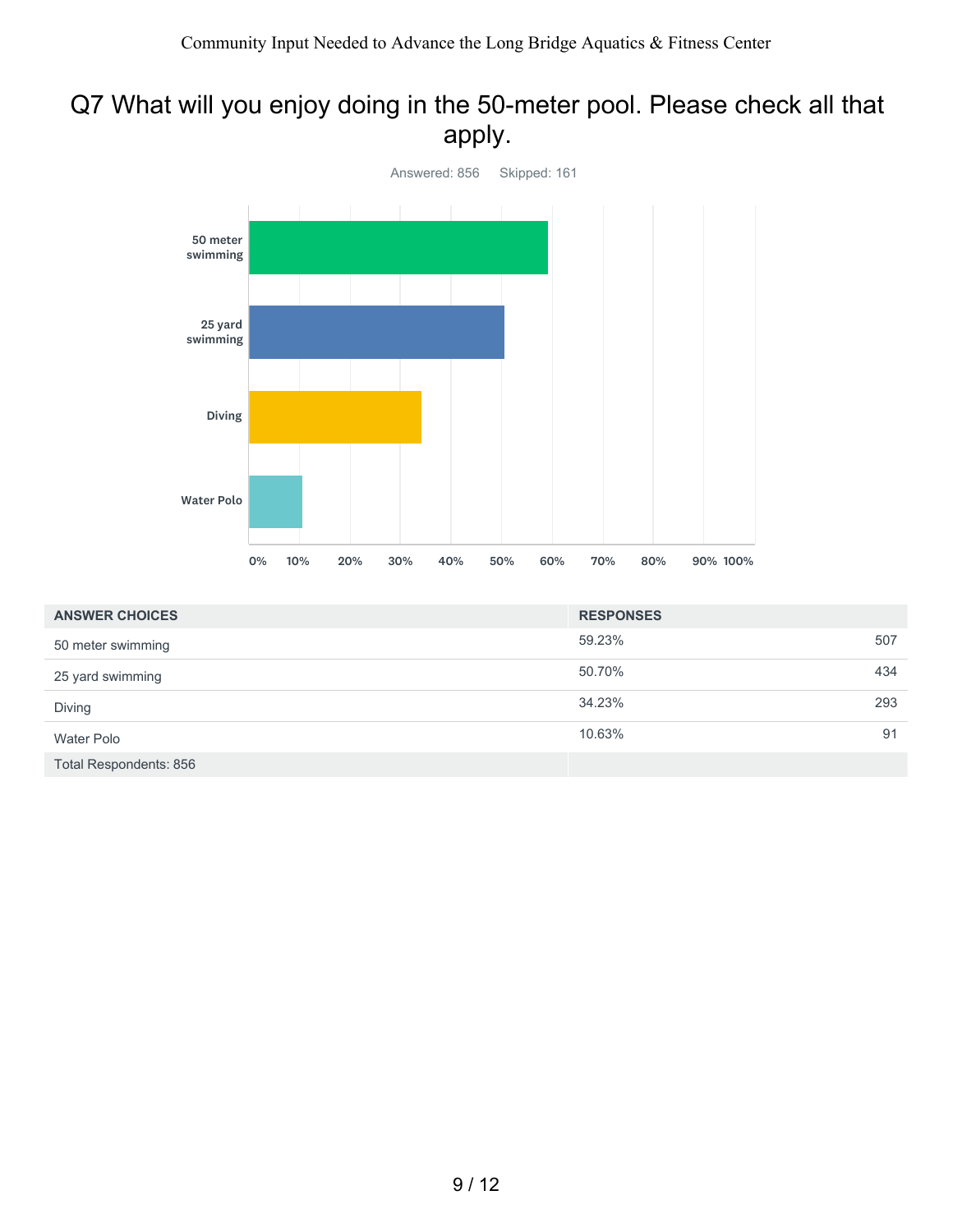## Q8 How likely is it that someone in your household will want to take private swim lessons at Long Bridge Park Aquatics & Fitness Center?



| <b>ANSWER CHOICES</b>  | <b>AVERAGE NUMBER</b> | <b>TOTAL NUMBER</b> | <b>RESPONSES</b> |
|------------------------|-----------------------|---------------------|------------------|
|                        | 33                    | 28.478              | 865              |
| Total Respondents: 865 |                       |                     |                  |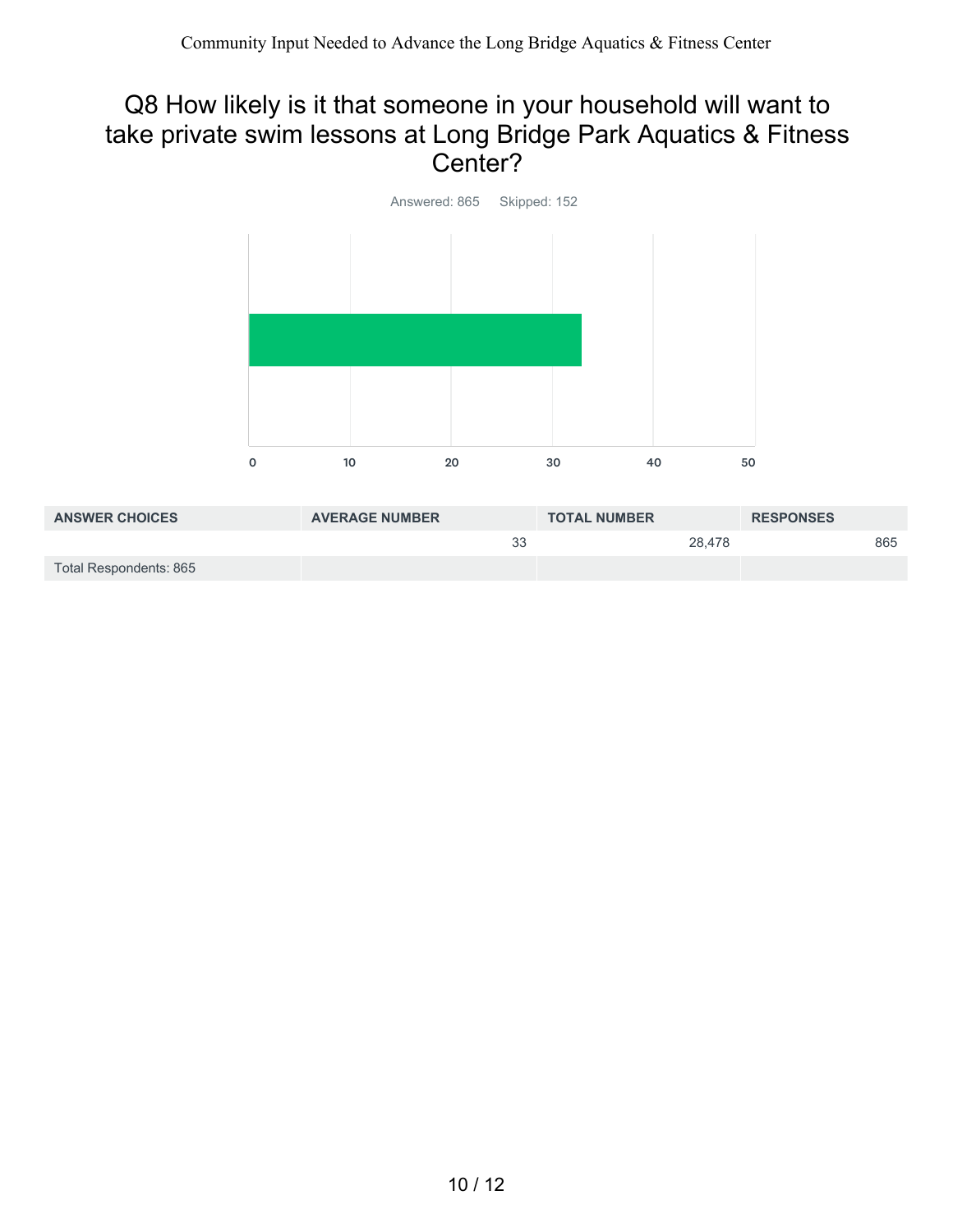### Q9 If likely, what age group would be participating in private swim lessons?



| <b>ANSWER CHOICES</b> | <b>RESPONSES</b> |     |
|-----------------------|------------------|-----|
| Youth                 | 74.12%           | 378 |
| Adult                 | 25.88%           | 132 |
| <b>TOTAL</b>          |                  | 510 |